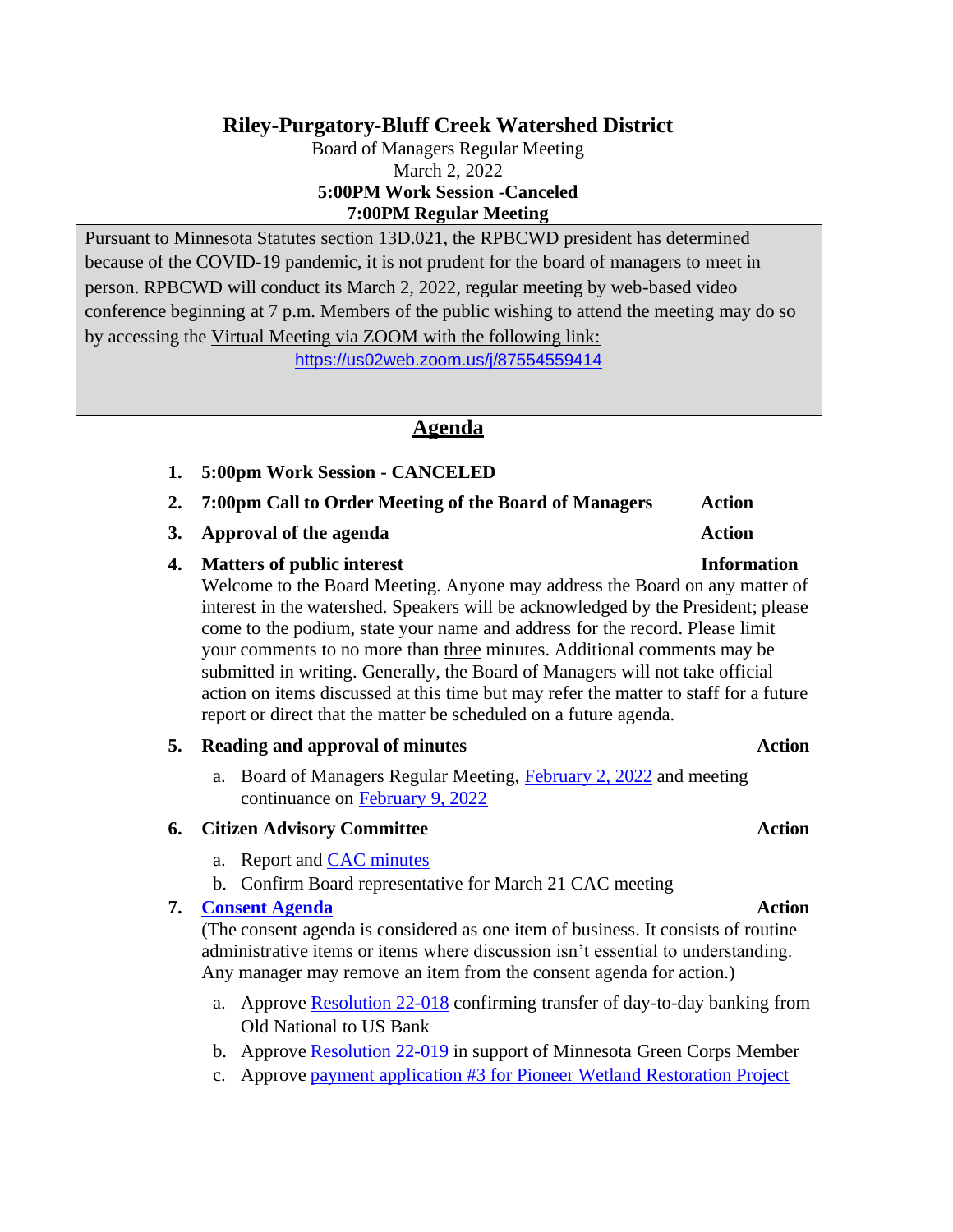- d. Approve [Permit 2020-061](https://rpbcwd.org/download_file/2322/0) Purgatory Creek 2nd Addition as presented in the proposed board action section of the permit review report.
- e. Approve Permit [2021-089](https://rpbcwd.org/download_file/2323/0) Nor-Son Development as presented in the proposed board action section of the permit review report.
- f. Approve Task [Order](https://rpbcwd.org/download_file/2324/0) 6i for Barr Engineering assistance with 2022 WOMP Station Monitoring
- g. Adopt [Resolution](https://rpbcwd.org/download_file/2325/0) 22-020 Request Vacant Board Position be Filled

# **8. Action Items**

- a. Closed Session Interim Administrator Performance
- b. Pulled consent items
- c. Approve [Resolution](https://rpbcwd.org/download_file/2326/0) 22-021 Temporary Interim Administrator Extension
- d. Accept [January](https://rpbcwd.org/download_file/2327/0) Staff Report
- e. Accept [February](https://rpbcwd.org/download_file/2328/0) Staff Report
- f. Accept February [Engineer's](https://rpbcwd.org/download_file/2329/0) Report
- g. Accept February [Construction](https://rpbcwd.org/download_file/2330/0) Inspection Report
- h. Accept Memo on status of work [without](https://rpbcwd.org/download_file/2331/0) permits
- i. Accept January [Treasurer's](https://rpbcwd.org/download_file/2332/0) Report
- j. Approve [paying](https://rpbcwd.org/download_file/2345/0) of the bills
- k. Approve final [reconciliation](https://rpbcwd.org/download_file/2343/0) of 2021 budget
- l. Approve [Resolution 22-022](https://rpbcwd.org/download_file/2342/0) grant agreement with the City of Chanhassen for a Groundwater Conservation Grant and Authorize President to execute agreement.

# **9. Discussion Items Information**

- a. DDA Human Resources Inc **[Administrator](https://rpbcwd.org/download_file/2335/0) Search Update**
- b. University of Minnesota Aquatic Vegetation [Management](https://rpbcwd.org/download_file/2341/0) Proposal
- c. 2022 AIS Monitoring [Partnerships](https://rpbcwd.org/download_file/2337/0)
- d. 2021 Annual Report Status
- e. Attorney Report
	- i. Closed Session Spring Valley Friends vs RPBCWD Litigation
- f. Engineer Report
- g. Administrator Report
	- i. Email forwarding
	- ii. Meeting minute development
- h. Manager Report
	- i. Upcoming Data Practices Office [Trainings](https://rpbcwd.org/download_file/2336/0)
- i. Personnel Committee Report
	- i. February 16th Meeting [Summary](https://rpbcwd.org/download_file/2338/0)
- j. Governance Committee Report
	- i. February 11th Meeting [Summary](https://rpbcwd.org/download_file/2339/0)
- **10. Informational Items**